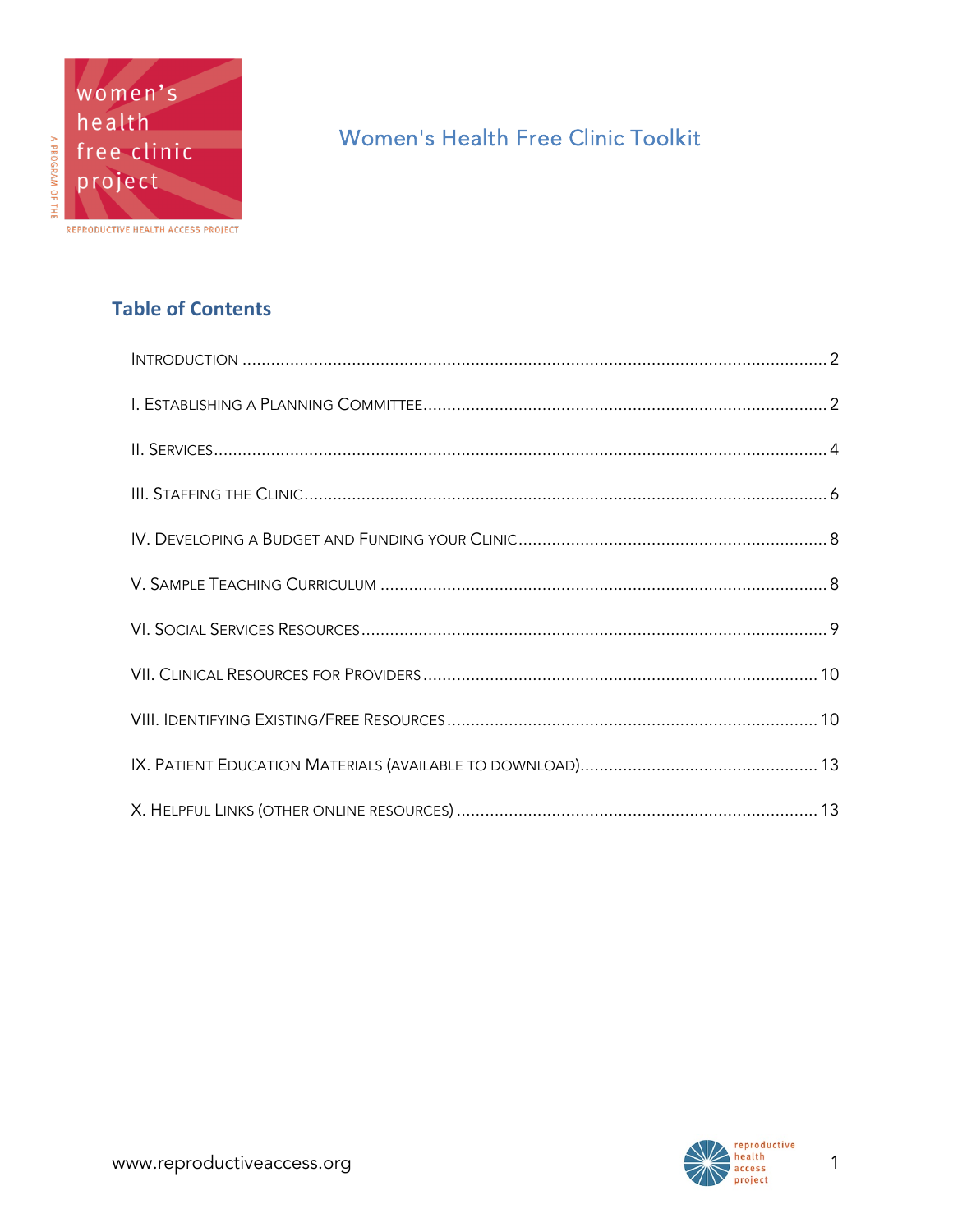- - - - - - - - - - - - - - - - - - - - - - - - - - - - - - - - - - - - -

#### **Introduction**

Lack of health insurance and costly health care are barriers that currently prevent many women from receiving even basic preventative services. In the United States over 17 million women are uninsured, and this number is growing. Since 2004, the number of uninsured women has risen by 1.2 million, and most of this increase has been among low-income women.

In the United States, Free Clinics (over 800 as of 2007) play an important role in providing primary care to the uninsured. Integrating comprehensive reproductive health care into these facilities would greatly expand access to the populations most in need. Additionally, medical students and family medicine residents are rarely exposed to or trained in family planning and abortion, so these clinics, many of which are run by medical students and residents, could provide crucial training and fill an educational gap.

In 2008 the Reproductive Health Access Project partnered with the [New York City Free Clinic](http://www.med.nyu.edu/nycfreeclinic/) to integrate The Goal of the Women's Health Free Clinic (WHFC) is three-fold: 1) to educate medical students and residents in patient-centered, evidence-based reproductive health care and 2) to provide uninsured women and teens with free high quality, full-spectrum reproductive health care and 3) to enroll uninsured women into benefit programs when they are eligible. By expanding this model nationwide, the Reproductive Health Access Project hopes to provide services to vulnerable women and increase training opportunities for medical students and residents to learn how to provide patient-centered, evidence-based comprehensive reproductive health services to their future patients.

This toolkit contains tools and suggestions on integrating comprehensive reproductive health services into an existing free clinic. The model presented is based on the Women's Health Free Clinic (WHFC) that is part of the **[New York City Free Clinic](http://www.med.nyu.edu/nycfreeclinic/)**.

- - - - - - - - - - - - - - - - - - - - - - - - - - - - - - - - - - - - -

## **I. Establishing a Planning Committee**

Adding a reproductive health service to an existing free primary care clinic involves more than just adding clinical services – it involves changing the clinical culture. This and that, in turn, requires at least one committed individual to serve as the organizing advocate and change agent.

1. Identify a point person who will be the change agent and is committed to seeing the process through to completion.

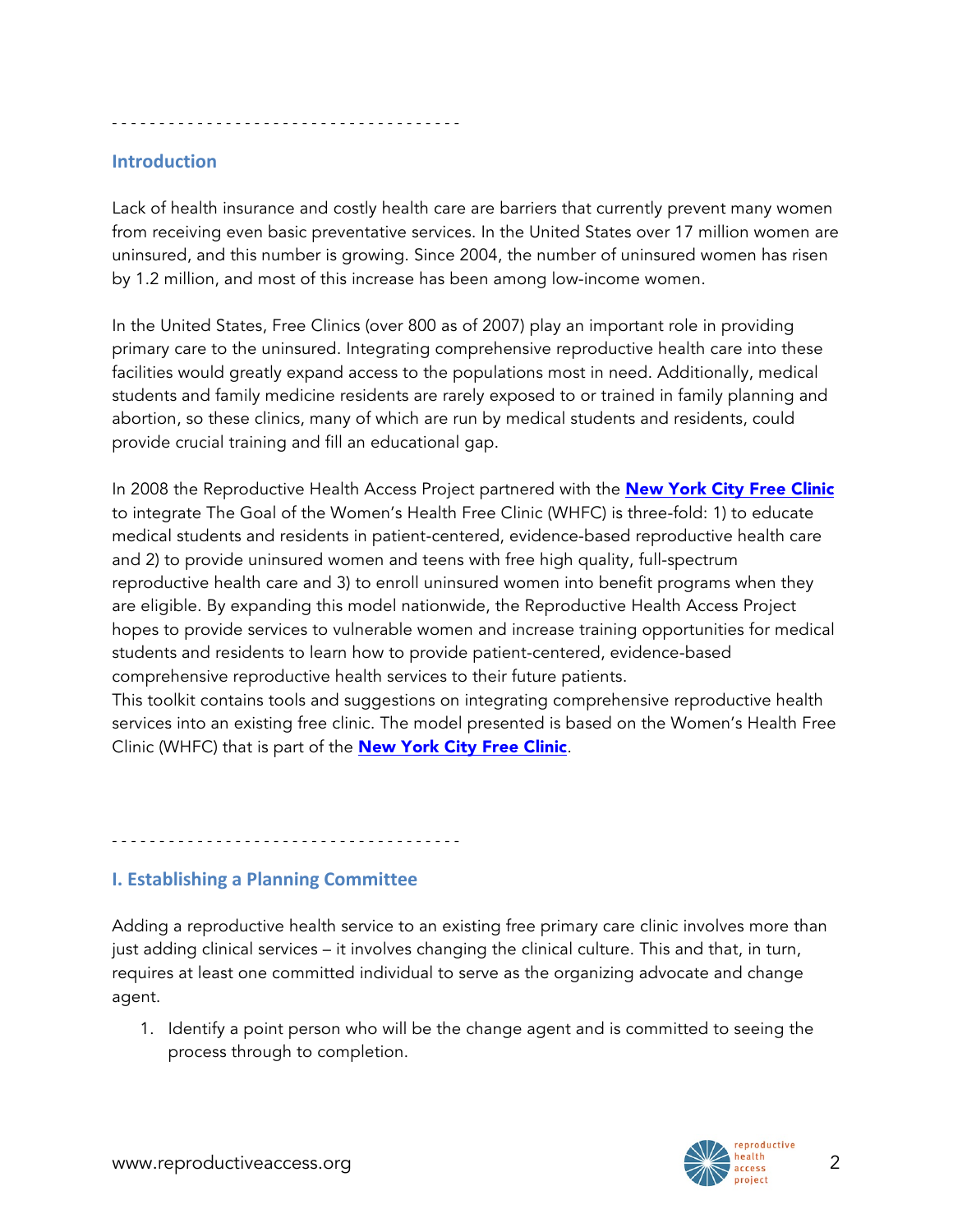- 2. Develop a Planning Committee (Possible planning committee members: current medical students, Medical Students for Choice leadership, health professionals from the community, and members of key collaborating organizations)
- 3. Schedule regular meetings of the Planning Committee, At each meeting, assign concrete tasks that will help you move forward, and make sure that a detailed summary of the meeting goes to each Committee member. Assign one person to take and disseminate minutes regularly, and send reminders about meetings and conference calls.
- 4. Track your victories. Implementing a WHFC requires completion of a series of concrete steps – note each accomplishment to keep Planning Committee members engaged and key allies supportive.

*Illustration:* The Planning Committee for the Women's Health Free Clinic met for the first time in the Spring of 2005. The meeting was attended by 10 medical students representing 4 different medical schools, 6 residents, 2 faculty and 5 interested advocates from 4 different organizations Reproductive Health Access Project (RHAP), National Network of Abortion Funds, Planned Parenthood, and the NY Civil Liberties Union reproductive rights group). After several months of meeting and planning, it was clear that launching the clinic would take longer than originally anticipated. In order to keep the planning group engaged and interested, the group broke down the work into smaller, easier-to-implement projects. The residents wrote a mission statement for the administration of the community health center that housed the already established, medical student run free clinic. The medical students each went back to their respective medical schools to see how they could volunteer in the free clinic. The residents organized **[Papaya workshops](http://www.reproductiveaccess.org/resource/teaching-manual-vacuum-aspiration-using-papayas/)** (demonstrations of how manual vacuum aspiration is used for early abortion) for the medical students working at the free clinic. The faculty and RHAP began to investigate funding sources for a women's reproductive health free clinic.

The planning committee should focus on:

- Developing the mission of the WHFC (see the NYC WHFC mission statement, in the introduction)
- Determining who the clinic will serve? Who is your target population? (ages, gender, insurance status) What are your eligibility guidelines?
- Determining the scope of services the clinic will offer (see Section III, Services)
- Proposing a staffing model for the clinic (see Section IV, Staffing)
- Locating space and determining the times the clinic will be open
- Researching available resources, including no and low-cost resources (see Section IX, Identifying Resources)

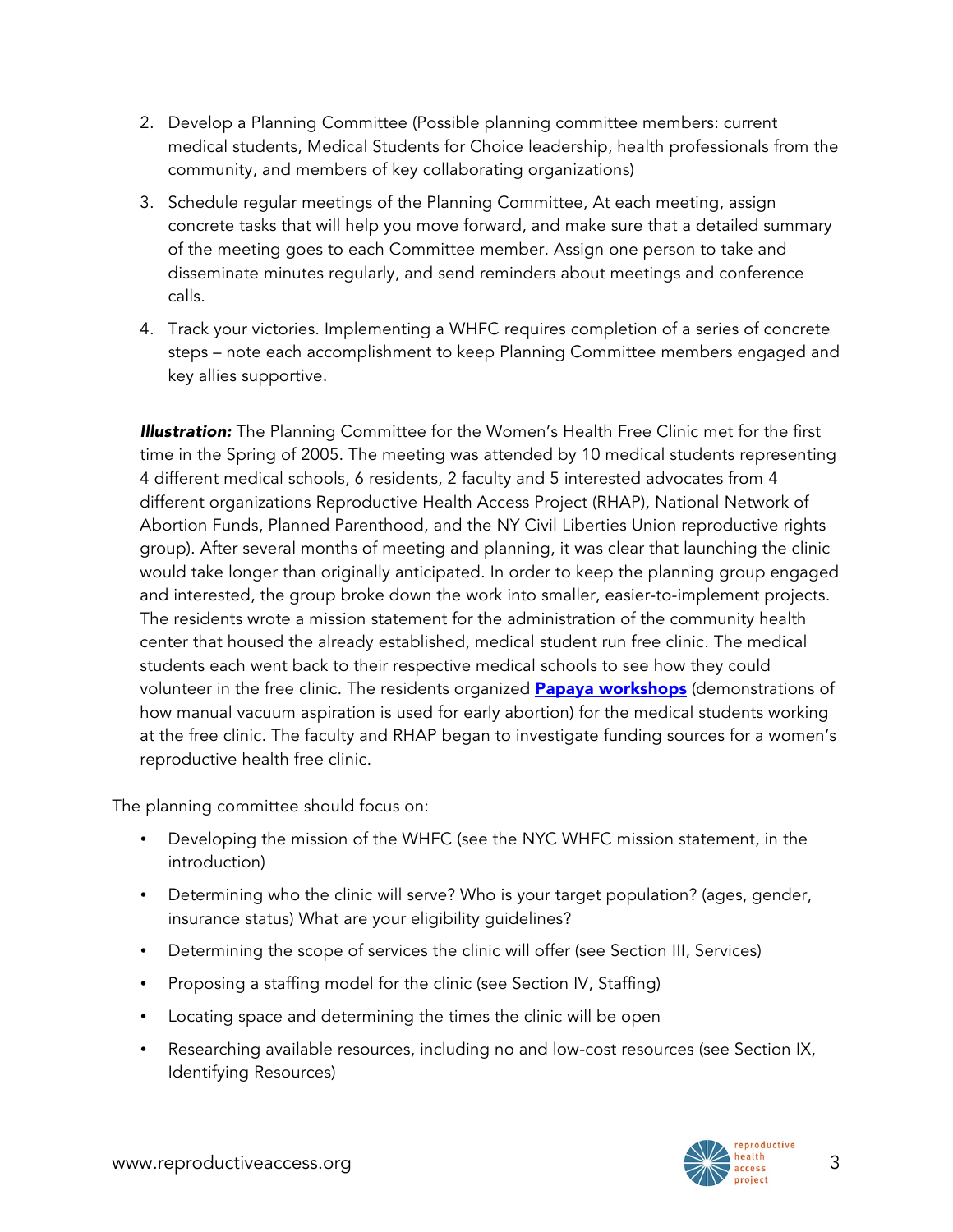- Developing a budget and identifying fundraising opportunities (see Section V, Budget and Fundraising)
- Engaging collaborating partners

- - - - - - - - - - - - - - - - - - - - - - - - - - - - - - - - - - - -

#### **II. Services**

Ideally, the scope of services provided by the clinic should reflect the needs of the population it will be serving. Consider offering these services that are most often needed by women of reproductive age:

- Health insurance eligibility screening and facilitated enrollment
- Blood pressure screening
- Breast cancer screening (women over age 40)
- Cholesterol and diabetes screening in women at increased risk of these problems
- Contraceptive counseling and management
	- Complete contraception options counseling
	- DepoProvera injections
	- IUD insertion
	- Implanon insertion
	- Provision of birth control pills/patch/ring
	- Provision of emergency contraception (Plan B)
- Colposcopy
- Endometrial biopsy
- Immunizations
- Management of chronic conditions such as asthma, high blood pressure, high cholesterol, and obesity
- Management of gynecologic complaints, such as vaginitis or irregular bleeding
- Medication abortion and aspiration abortion
- Mental health counseling (depression, substance abuse, domestic violence, etc.)
- Miscarriage management
- Options counseling for unintended pregnancy
- Pap smears and management of abnormal results, including colposcopy
- Preconception counseling

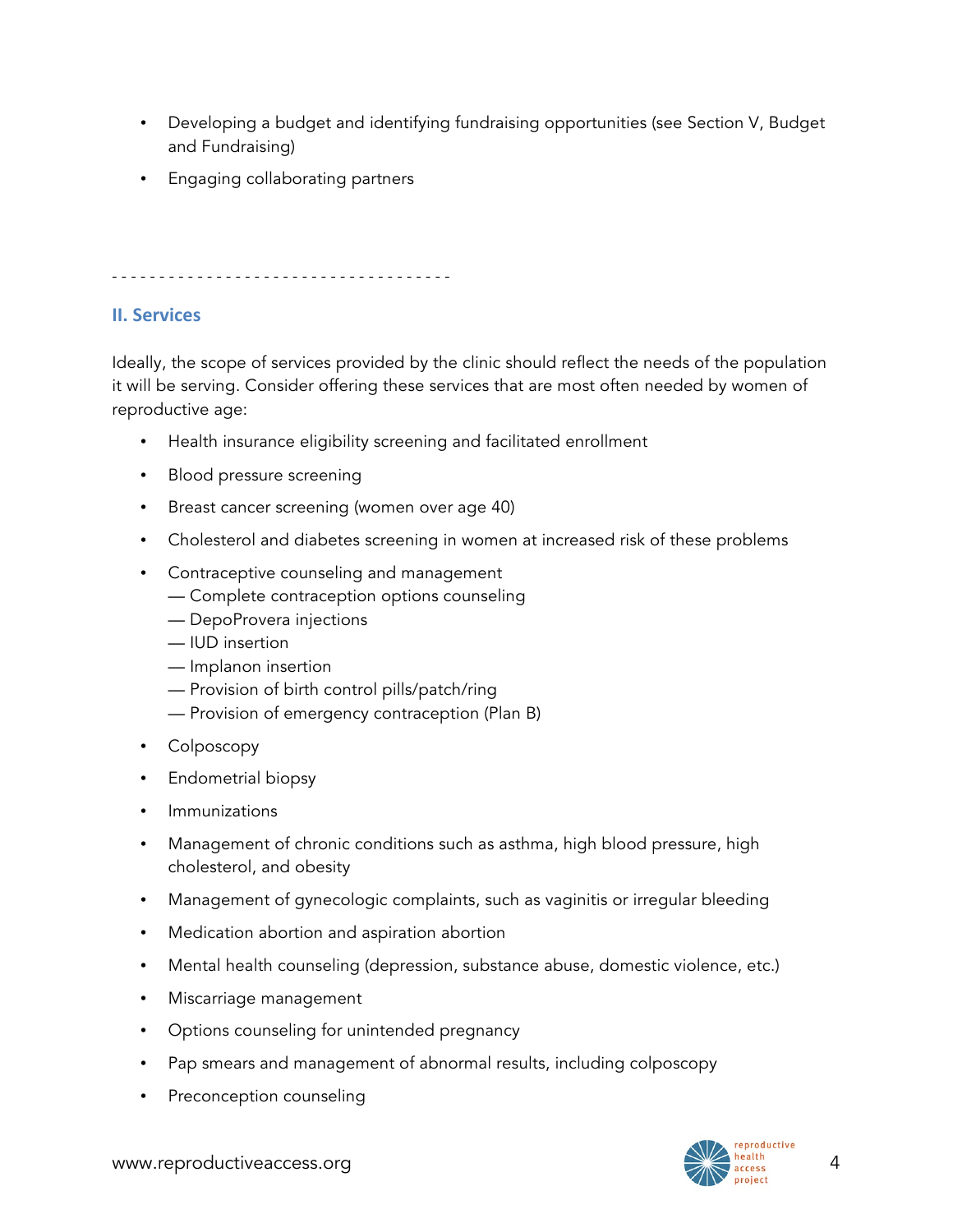- Referral for prenatal care
- Sexually transmitted disease screening and treatment
- Ultrasound for early pregnancy dating

When determining the scope of services, also consider the resources necessary to provide them. Develop a "resources needed" list.

#### • Equipment needs

- colposcope
- cryotherapy for wart treatment
- IUD, Implanon, or endometrial biopsy equipment
- microscope for wet mounts
- private rooms with exam tables and drapes for pelvic exams
- refrigerator for some vaccines and medications
- secure storage for medications and other supplies
- speculums, lubricant
- ultrasound machine

#### • Laboratory testing

- Biopsies (cervical or endometrial)
- Cholesterol and blood glucose
- Fingerstick hemoglobin
- Gonorrhea and chlamydia urine or cervical swabs
- HIV rapid or blood test
- Pap smear with or without HPV testing
- Quantitative HCG
- Rh typing
- RPR, hepatitis testing
- Urine pregnancy tests

#### • Provider expertise

- Colposcopy
- Early pregnancy ultrasound
- Endometrial biopsy
- IUD / Implanon insertion
- Manual vacuum aspiration
- Medication abortion
- **Medications**

#### Contraception

- DepoProvera 150mg injectable
- Implanon (can only be ordered by a certified provider)
- NuvaRing (must be kept refrigerated)

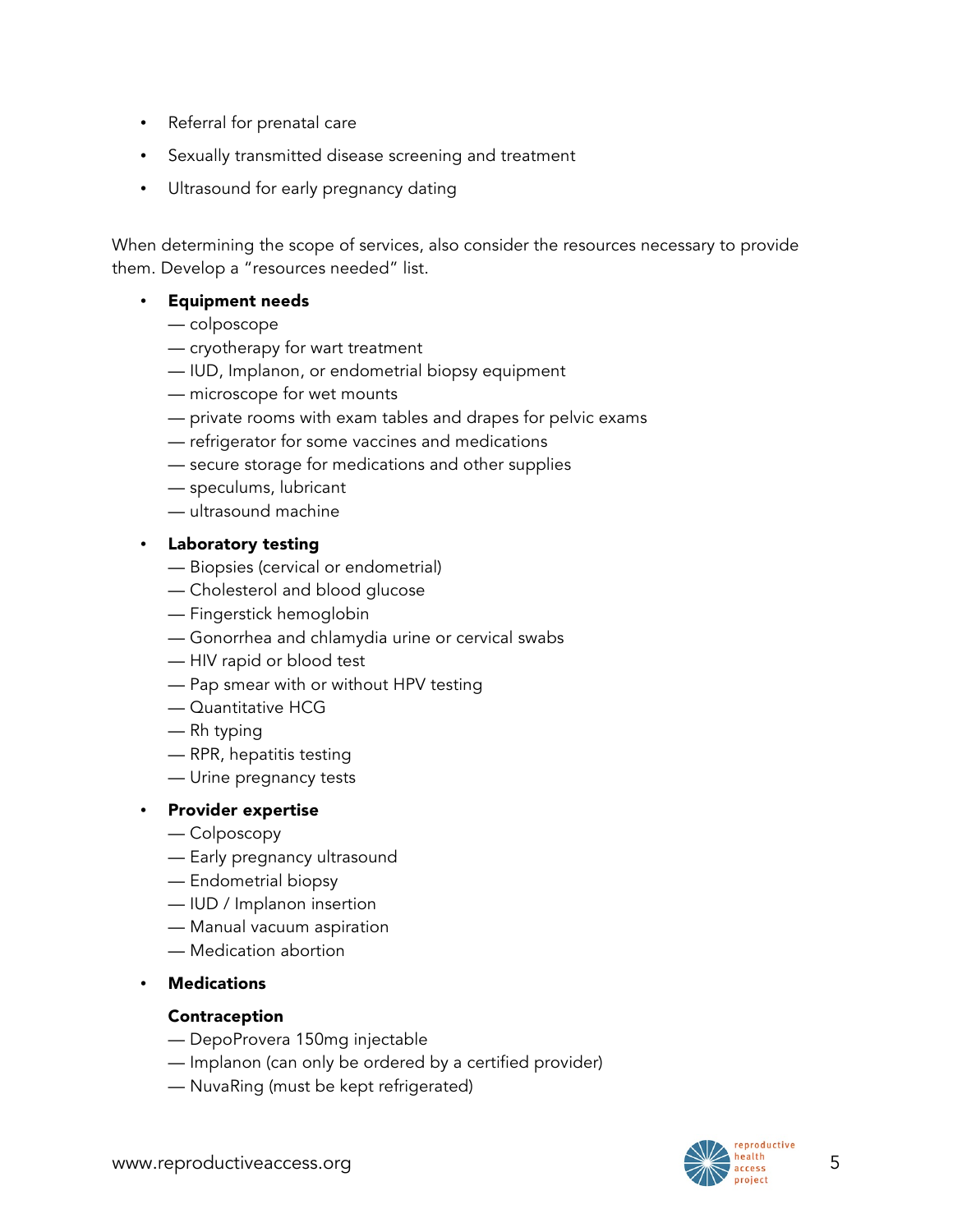- Oral Contraceptive Pills: whichever formulations are available at the lowest cost
- OrthoEvra transdermal patch
- Plan B (levonorgestrel 0.75mg)
- Mirena IUD (progestin IUD)
- Paragard IUD (copper IUD)
- Ibuprofen (pain management prior to IUD insertion or other procedure)

#### Immunizations

- Hepatitis A and B
- HPV vaccine
- MMR, etc.
- Tetanus

#### Infectious Disease

- Acyclovir or valacyclovir (herpes infections)
- Azithromycin 250 or 500mg tabs (chlamydia)
- Bactrim DS 160/800mg tabs (urinary tract infections)
- Ceftriaxone 125mg injectable (gonorrhea, PID)
- Doxycycline 200mg tabs (chlamydia, PID)
- Fluconazole 150mg tabs (yeast infections)
- Liquid nitrogen for cryotherapy (warts)
- Metronidazole 500mg tabs (bacterial vaginosis, trichomonas, severe PID)

#### Medication Abortion / Miscarriage Management

- Mifepristone 200mg tabs
- Misoprostol 200mcg tabs

- - - - - - - - - - - - - - - - - - - - - - - - - - - - - - - - - - - -

Though some of these resources may not be readily available, many can eventually be obtained through collaboration with partners, fundraising, and creative problem solving. For those services, which the clinic is not, able to offer on-site, however, a referral system can be developed. Colposcopy, IUD insertion and abortion care, in particular, are the most difficult services for uninsured women to access at affordable prices. If these services are not offered at your clinic, it is important to have detailed referral information, which includes cost, to give to the patients. For more information on Social Services, Clinical Resources and Identifying Resources see the sections below.

#### **III. Staffing the Clinic**

Students and other volunteers fill many of the staffing needs of a free clinic, keeping staffing expenses to a minimum. Student volunteers may come from a variety of backgrounds including medicine, nursing, pharmacy, public health, and social services. Undergraduate volunteers may

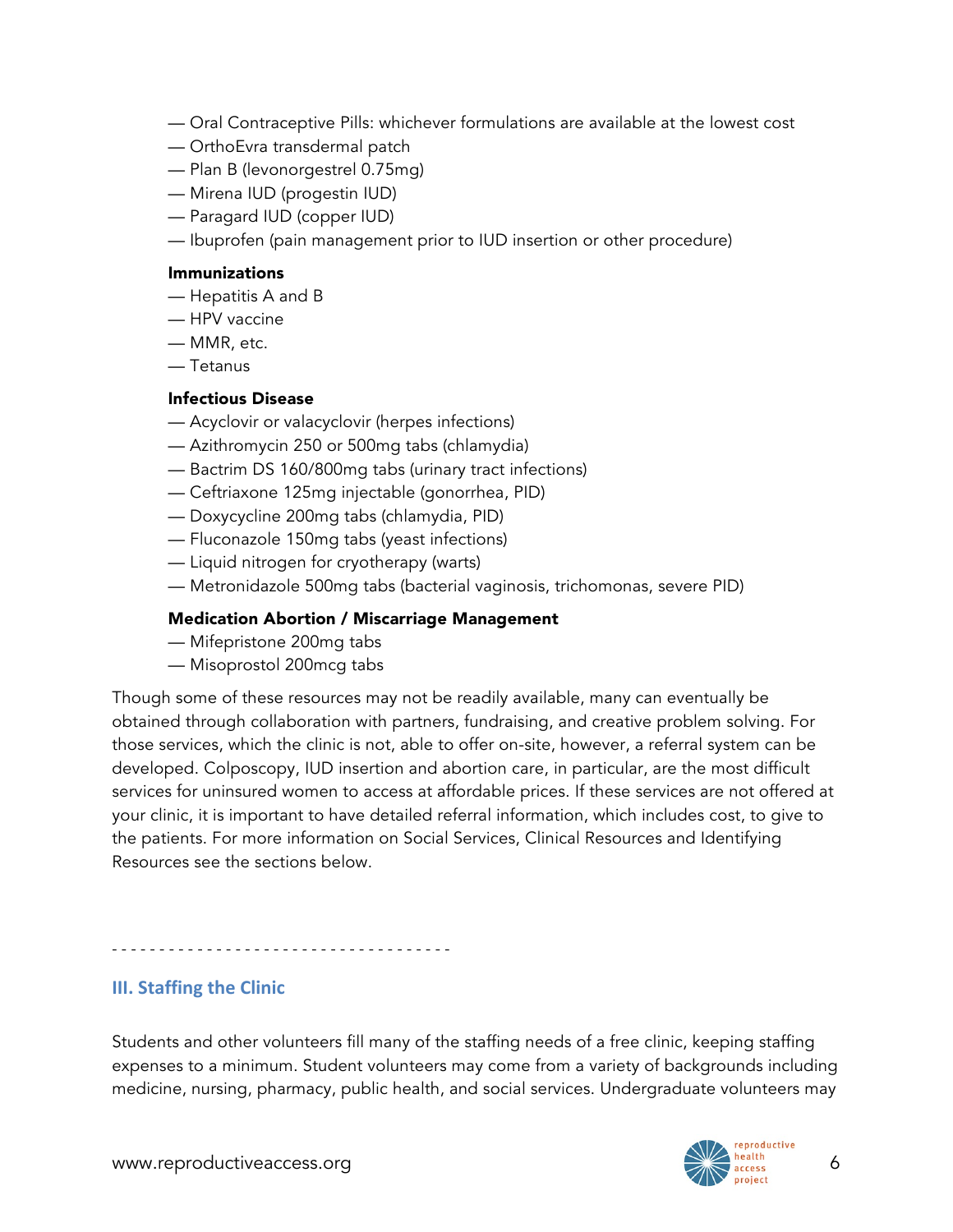also fill roles such as scheduling, registration and translating. Consider recruiting volunteers and interns from groups interested in women's health and underserved medicine, such as existing Free Clinics, **[Medical Students for Choice,](http://www.ms4c.org/) [American Medical Students Association](http://www.amsa.org/)**, Schools of Social Work and Family Medicine and OB/GYN interest groups. To ensure reliable attendance and to assure malpractice coverage, some schools will provide elective credit for the student volunteers working at a free clinic.

- Clinical Volunteers: A common model for delivering patient care is for a team of two student volunteers, at different levels of training, to see each patient. Typically each clinical team sees between 2 and 4 patients per session, and reviews each patient with a supervising provider.
- Laboratory: Labs can be drawn by the clinical teams or by a dedicated lab team. Develop systems for delivering the specimens to the lab and for getting results to the patients. Consider having a protocol for screening labs so that expensive tests are not ordered unnecessarily.
- Patient Educators: Though counseling can be done by the clinical team, having a separate volunteer dedicated to patient education can allow for more time and higher quality patient education. Social work and counseling interns can provide this service, for example, or community peer educators can be trained.
- Referral / Follow-Up Coordinator: Establish a system for how referrals will be handled for services not offered by the free clinic. As navigating the healthcare system can be especially difficult for uninsured patients, designating a point person to help clients through this process will increase the chance that they receive the care they need.
- Scheduling / Registration: Determine whether your clinic will see patients on a walk-in basis, by appointment, or both. Assign staff to schedule patients and register them when they arrive.
- Social Services: Adding staff members to provide screening for insurance eligibility and facilitated enrollment in insurance and patient assistance programs will greatly increase the impact of your clinic and decrease its expenses. Social services staff can also provide a variety of other important services such as HIV counseling and screening for domestic violence, substance abuse, and depression.
- Supervising Providers: Licensed clinicians must oversee the clinical care provided by the volunteer clinical teams. These "preceptors" may be attending physicians, nurse practitioners, or physician assistants, as allowed by your institution. Ensure that the preceptors have malpractice insurance that covers their work in the free clinic.
- Translators: Needs depend on the patient population. Consider recruiting translators from local undergraduate campuses.

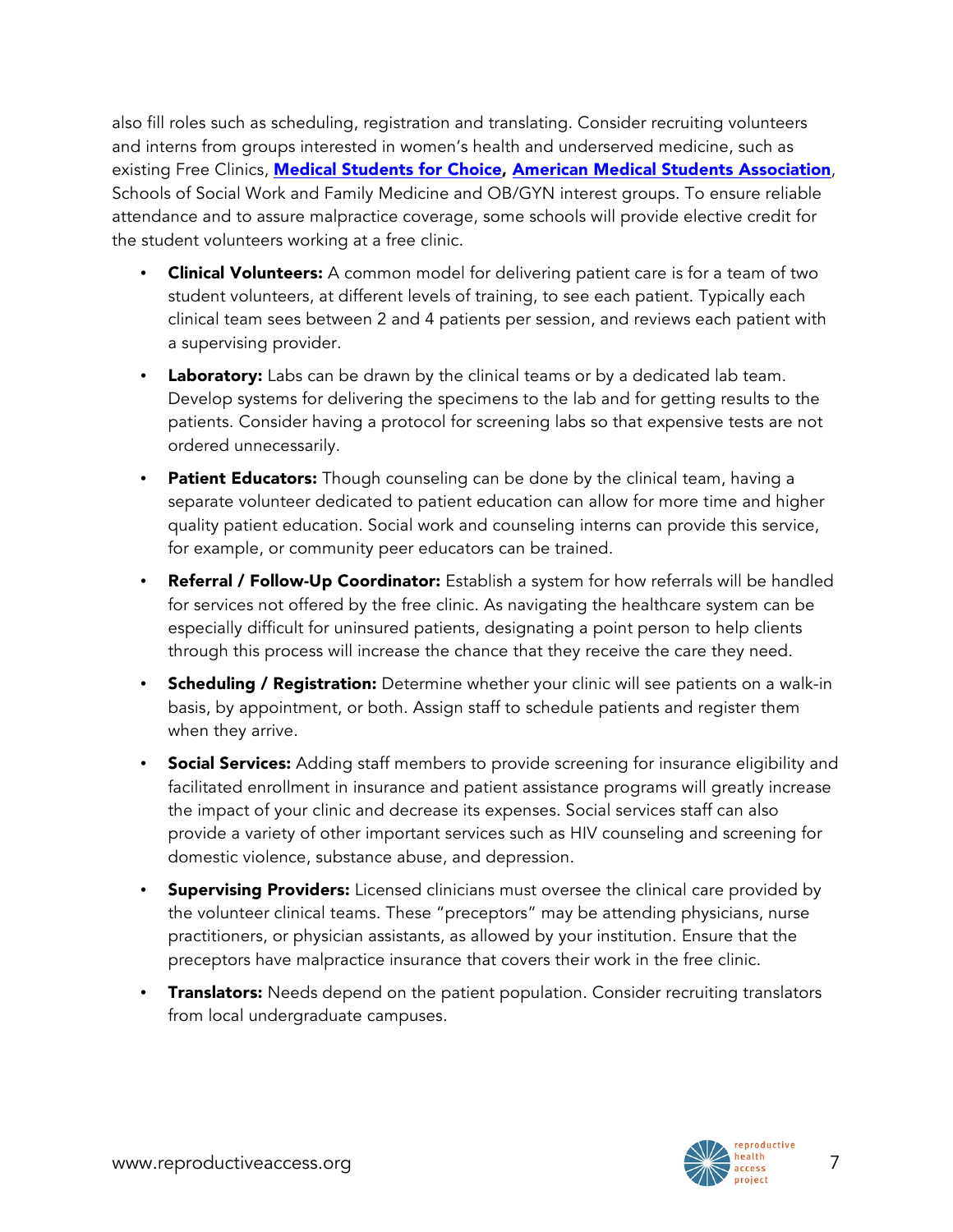- - - - - - - - - - - - - - - - - - - - - - - - - - - - - - - - - - -

## **IV. Developing a Budget and Funding your Clinic**

Once you have determined the scope of services, the staffing model, the days and times you will be open, and the number and type of patients you will be serving and which free resources you have available you are ready to start developing a budget.

Fundraising to support the expenses of the clinic is essential. Local foundations may be willing to give start-up grants, others are willing to give multi-year grants. However, most foundations require that funds be awarded to federally tax-exempt organizations. If your free clinic is not a 501 c 3 organization, your clinic will need to develop a fiscal partnership with an appropriate non-profit in order to be eligible for foundation funding. The **[Foundation Center](http://foundationcenter.org/)** is a great resource for identifying possible sources of foundation support.

While grant-writing for foundation support may seem like a huge task, it is easy to recruit someone with grantwriting experience to walk you through the steps. The key is to find foundations that fund women's health, study the guidelines, make a connection with the foundation personnel, and let your passion and vision come through in your grant proposal.

Medical students can often organize benefits to which they invite clinicians affiliated with their school who can afford to make donations. The expenses can be kept down in states that have broad entitlement programs, like the family planning benefit fund, Medicaid, or a cancer services funding program. The 340B program is federal, and covers medications for uninsured, very low income patients. See Identifying Resources in Section VIII for more information. The template below will help you develop your budget. The excel file contains two separate worksheets that contain sample data. These will differ for your site depending upon volume, services provided, etc. To calculate your WHFC's annual budget fill out the highlighted fields in the Preliminary worksheet first. Then fill in the highlighted fields in the WHFC Budget worksheet to complete the budget.

#### [Download budget template](http://www.reproductiveaccess.org/resource/womens-health-free-clinic-budget-template/) (Excel document)

- - - - - - - - - - - - - - - - - - - - - - - - - - - - - - - - - -

## **V. Sample Teaching Curriculum**

The vast majority of medical students do not have exposure to comprehensive reproductive healthcare as part of their traditional medical school education. A student-run free clinic presents a wonderful opportunity for training students in patient-centered, evidence-based reproductive health care. Setting aside some didactic time during the clinic session will ensure time to focus on training. Sample discussion topics include:

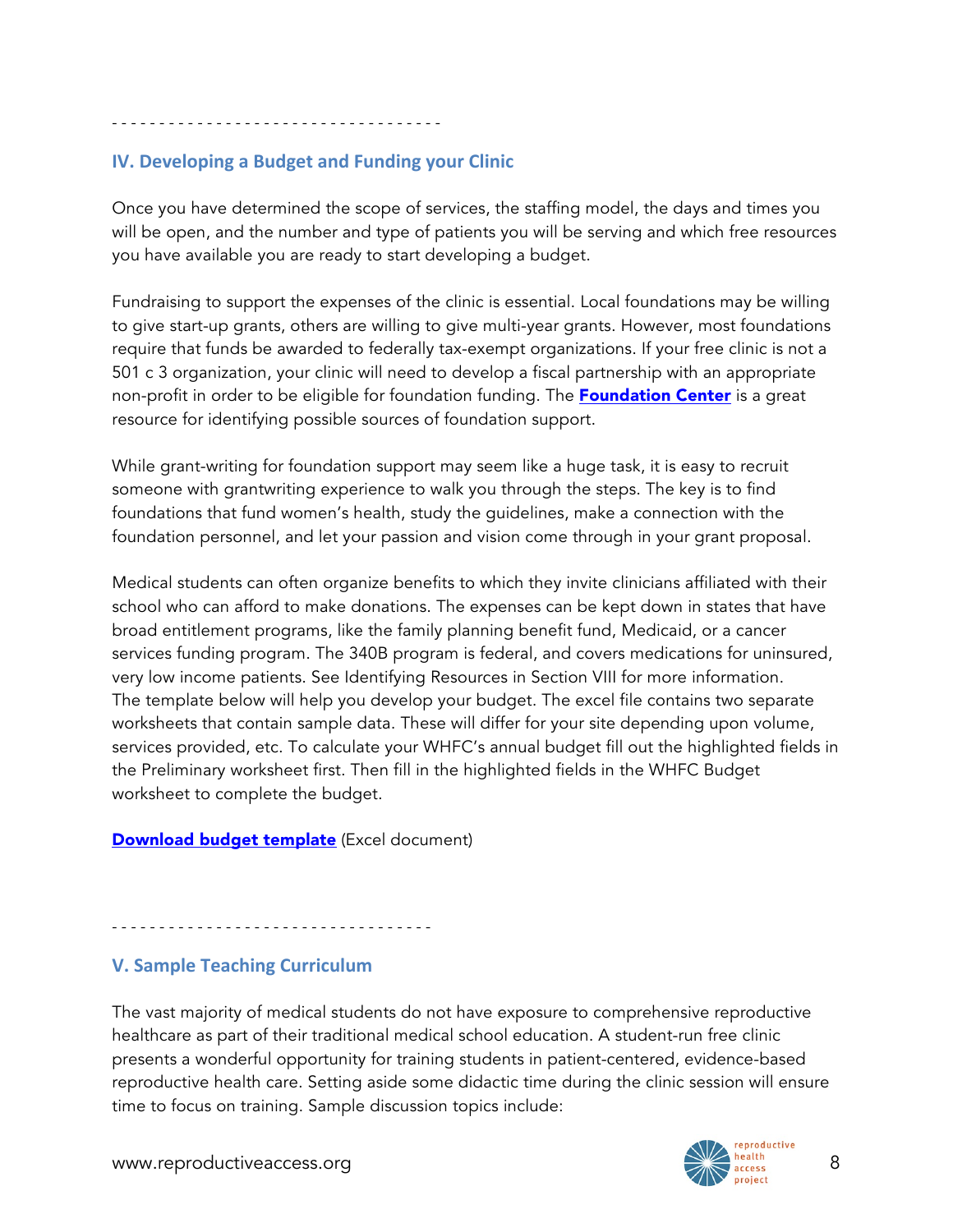- Well woman exam
- [Values clarification for providers of reproductive health care](http://www.reproductiveaccess.org/integrating_reprohealth/values_clar.htm)
- Patient-centered contraception counseling
- Cervical cancer screening guidelines and management of abnormal pap smears
- STD screening and treatment
- Options counseling for unintended pregnancy
- Ultrasound for dating early pregnancies
- Medication abortion
- Miscarriage management

#### [Papaya workshop for uterine aspiration](http://www.reproductiveaccess.org/resource/teaching-manual-vacuum-aspiration-using-papayas/)

Teaching resources for reproductive health topics can be found at:

- [Association of Reproductive Health Professionals' Curricula Organizer for](http://core.arhp.org/)  Reproductive Health Education
- [Reproductive Health Access Project Training Resources](http://www.reproductiveaccess.org/resources/?rsearch=&rtype%5B%5D=65)
- [TEACH Training Workbook](http://www.teachtraining.org/training-tools/early-abortion-training-workbook/)

- - - - - - - - - - - - - - - - - - - - - - - - - - - - - - - - - - -

### **VI. Social Services Resources**

Schools of Public Health and Schools of Social Work can be a valuable source of volunteers and interns. Referrals, screening, counseling and mental health are all services that these professionals can offer women at your clinic.

- [Options counseling information](http://www.reproductiveaccess.org/resource/pregnancy-options-counseling-model/)
- **[Guttmacher Institute State Briefs on Services and Finances](http://www.guttmacher.org/sections/services.php):** State by state information on Medicaid coverage of abortion and Medicaid Family Planning Eligibility Expansion
- The **National Institute for Reproductive Health** may be able to help you identify public insurance programs in your area and connect with other local advocates.

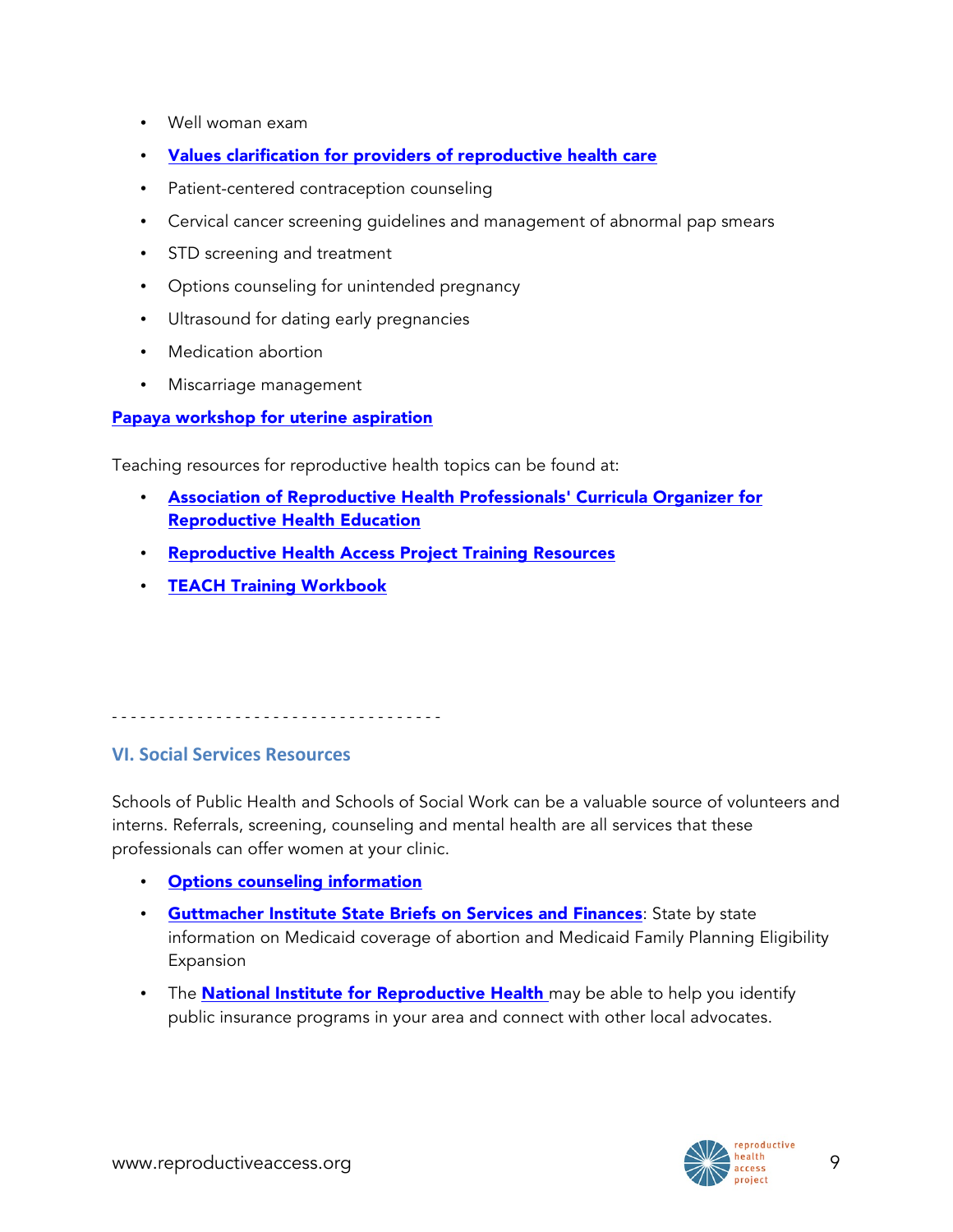- - - - - - - - - - - - - - - - - - - - - - - - - - - - - - - - - - -

#### **VII. Clinical Resources for Providers**

#### • Contraception:

— **QuickStart:** Algorithm for initiating birth control on the same day as the office visit **— [Medical Eligibility Criteria for Initiating Contraception](http://www.reproductiveaccess.org/resource/medical-eligibility-initiating-contraception/)**: Relative and absolute contraindications for the various methods

- Management of abnormal pap smears: **[ASCCP Consensus Guidelines](http://www.asccp.org/consensus.shtml)**
- [Medication Abortion](http://www.reproductiveaccess.org/resources/?rsearch=&rtopic%5B%5D=42): Guidelines, protocols, patient education materials, clinical forms and administrative information for integrating medication abortion into your clinical site
- STD Screening and Treatment Guidelines
	- [2006 CDC Treatment Guidelines](http://www.cdc.gov/std/treatment/)
	- [CDC Expedited Partner Treatment](http://www.cdc.gov/std/ept/)
- **[U.S. Preventative Services Task Force Guidelines](http://www.uspreventiveservicestaskforce.org/):** An independent panel of experts in primary care and prevention that systematically reviews the evidence of effectiveness and develops recommendations for clinical preventive services

## **VIII. Identifying Existing/Free Resources**

- - - - - - - - - - - - - - - - - - - - - - - - - - - - - - - - - - -

In addition to fundraising, it is important to take advantage of free and low cost resources. The following are resources for providing free or low cost services. By subsidizing some of the cost, they may allow your clinic to offer services that would otherwise be prohibitively expensive. Determining eligibility and enrolling patients in these programs can be time consuming and requires coordination between clinic staff, patients and the various program. For this reason, it is helpful to have systems in place and a point person in charge of using these resources.

• Abortion

State-funded Medicaid covers abortion for low-income women in the following states: AK, AZ, CA, CT, HI, IL, MA, MD, MN, MT, NJ, NM, NY,OR, VT, WA, WV . In non-Medicaid states, Planned Parenthood clinics and clinics that are members of the National Abortion Federation have access to funds for low-income women who need abortions.

[The National Network of Abortion Funds](http://www.nnaf.org/): Association of organizations providing financial support to women seeking abortions. There is an abortion fund in most states.

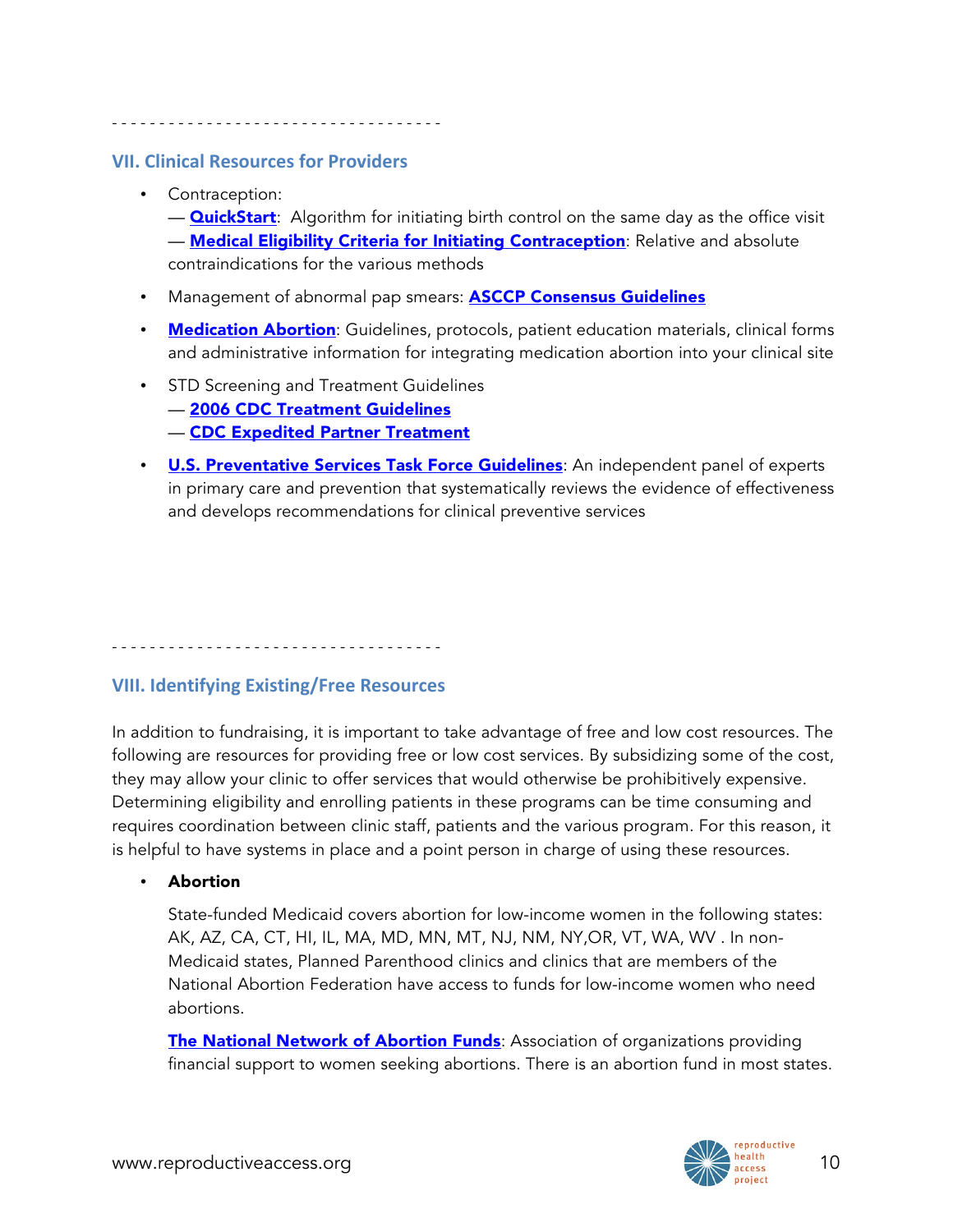For restrictions on public funding of abortion services see:

- [www.aclu.org](http://www.aclu.org/reproductiverights/lowincome/16393res20040721.html)

- [Guttmacher Institute State Briefs on Services and Finances](http://www.guttmacher.org/sections/services.php):

State by state information on Medicaid coverage of abortion and Medicaid Family Planning Eligibility Expansion

#### • Cervical and breast cancer screening

**[National Breast and Cervical Cancer Early Detection Program](http://www.cdc.gov/cancer/nbccedp/): CDC program** providing free cervical and breast cancer screening to low-income, uninsured women. Visit the website for a list of participating sites in your state and for information on how to become a participating site.

#### • Contraception

*Condoms* often available for free from your local Department of Health

*Depo Provera*

- [Pfizer Patient Assistance Program](http://www.pfizerhelpfulanswers.com/pages/Find/FindAll.aspx): Provides DepoProvera at discounted price
- DepoProvera available for \$25 at Kmart

#### *Intrauterine Devices*

- **[ARCH Foundation](http://www.archfoundation.com/about.htm)**: Patient Assistance Program for Mirena IUD

- [Paragard IUD Patient Assistance Program](http://www.patientassistance.com/profile/duramedpharmaceticalsinc-426/)

#### *Oral Contraceptive Pills*

- [340B Drug Pricing Program](http://www.hrsa.gov/opa/index.html): Birth control pills ordered through the 340B program can be as cheap as a penny per pack, if you keep an eye out for deals

- [Rx Assist](http://www.rxassist.org/): OrthoTriCylen is the only pill which has a patient assistance program
- [Target Generic Drug List](http://www.target.com/pharmacy/generics-alphabetic): Sprintec, TriSprintec for \$9/pack or \$24/90-day supply
- **[WalMart Generic Drug List](http://www.kmart.com/ue/home/WomensHealth-formulary-condensed-03-2011.pdf):** Sprintec, TriSprintec for \$9/pack
- [Kmart Women's Health Formulary](http://www.kmart.com/ue/home/WomensHealth-formulary-condensed-03-2011.pdf): Sprintec, TriSprintec for \$10/pack

#### *Plan B*

- Over-the-counter Plan B is [currently covered by Medicaid](http://ec.princeton.edu/info/Medicaid.html) in the following states: HI,
- IL, MD, NJ, NY, OK, OR, WA. No prescription or co-pay is needed.
- 340B pharmacy program cost of Plan B varies, ~\$8/pack
- Plan B may be available for free through your local Department of Public Health

**Immunizations** 

**[Free Vaccine for Children Program](http://www.cdc.gov/vaccines/programs/vfc/parents/default.htm)**: Provides free vaccines to children under age 18.

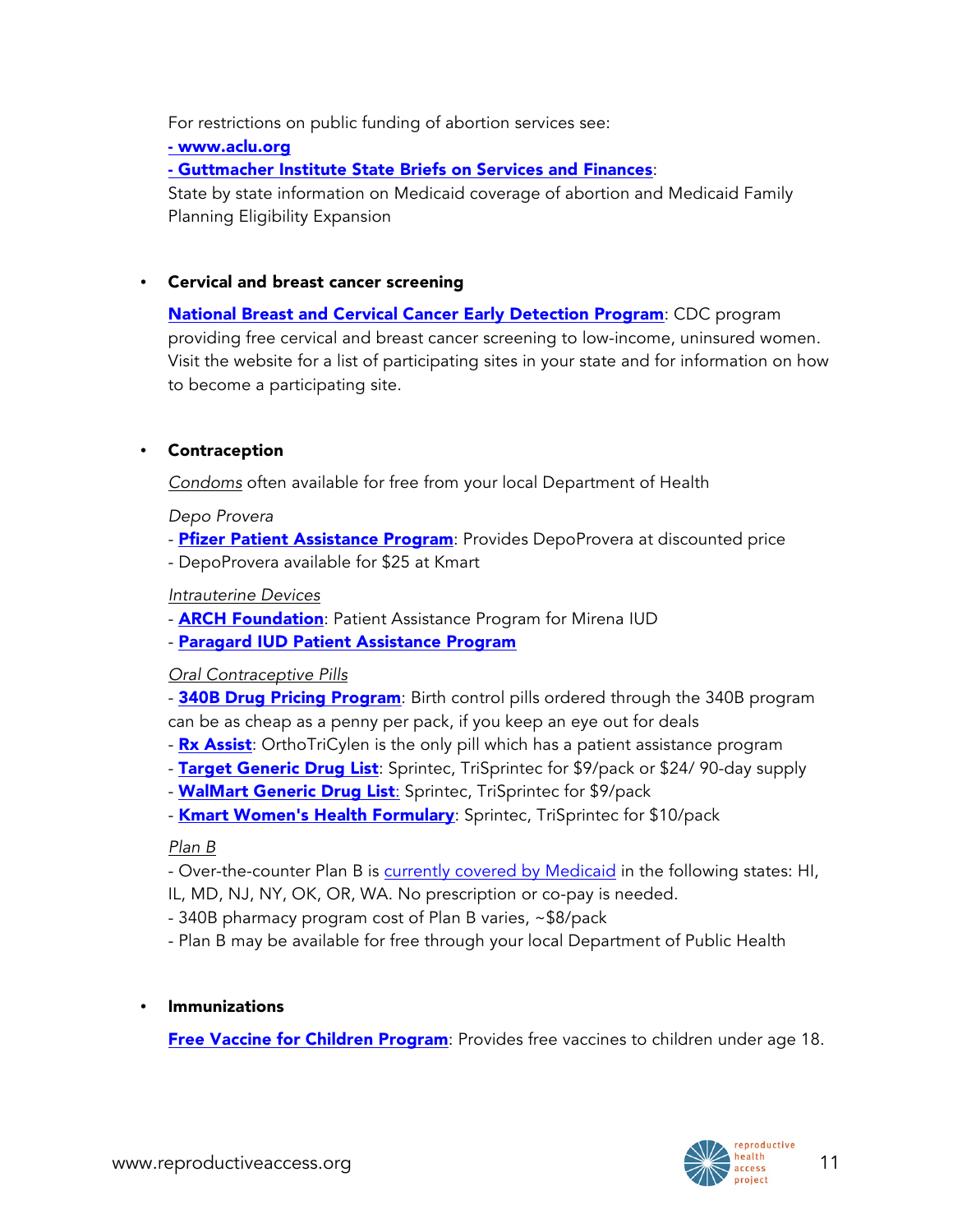**[Merck Vaccine Patient Assistance Program](http://www.merck.com/merckhelps/vaccines/how_works.html): Provides free vaccines for adults,** including Gardasil, MMR, Pneumovax, Varicella, Herpes Zoster, Hepatitis A and Hepatitis.

#### • Prenatal care

Women in every state can get help to pay for prenatal care. For information on programs in your state visit the Department of Health and Human Services [Office on](http://www.womenshealth.gov/publications/our-publications/fact-sheet/prenatal-care.cfm#i)  [Women's Health website.](http://www.womenshealth.gov/publications/our-publications/fact-sheet/prenatal-care.cfm#i) Or call 800-311-BABY (800-311-2229). This toll-free telephone number will connect you to the Health Department in your area code.

#### • Prescription medication coverage

**[340B Drug Pricing Program](http://www.hrsa.gov/opa/introduction.htm):** Program through which certain federally funded grantees (e.g. Federally Qualified Health Centers) and other safety net health care providers may purchase prescription medication at significantly reduced prices.

*Generic Drug Discount Formularies:* The following pharmacies have generic drugs available for \$3-5 per month (see above for Oral Contraceptive Pills):

- [Target Generic Drug List](http://www.hrsa.gov/opa/introduction.htm) and [Target Store Locator](http://www.target.com/store-locator/find-stores)
- [Kmart Generic Drug List](https://pharmacy.kmart.com/shc/Mygofer/pdf/DrugList.pdf) and [K-Mart Store Locator](http://www.kmart.com/shc/s/StoreLocatorView?storeId=10151&catalogId=10104&langId=-1&adCell=AH)
- [WalMart Generic Drug List](http://i.walmartimages.com/i/if/hmp/fusion/customer_list.pdf) and [WalMart Store Locator](http://www.walmart.com/storeLocator/ca_storefinder.do?serviceName=ALL)
- [Pathmark Generic Drug List](http://pathmark.apsupermarket.com/generic-prescription) and [Pathmark Store Locator](http://pathmark.apsupermarket.com/storelocator)

*Patient Assistance Programs:* Programs which provide free or discounted medications or other servies to people who cannot afford them:

- [NeedyMeds](http://www.needymeds.org/): compilation of information of medicine and healthcare assistance programs to assist with costs of healthcare

- [Rx Assist](http://www.rxassist.org/)

#### • Public Insurance Programs

It is important to identify all public health insurance programs available to women and teens in your state. Many states have locally-funded programs providing family planning or reproductive health services to uninsured and underinsured women. Screening and enrolling WHFC patients is a critical public health service your clinic will provide and may also serve as a source of revenue for your program. The **National Institute for [Reproductive Health](http://www.nirhealth.org/index.asp)** has two programs that may be able to help you identify local resources: the [Low Income Access Program](http://www.nirhealth.org/sections/ourprograms/ourprograms_lowincome_access.asp) and the [Contraceptive Access Program](http://www.nirhealth.org/sections/ourprograms/ourprograms_contraceptive_pgm.asp).